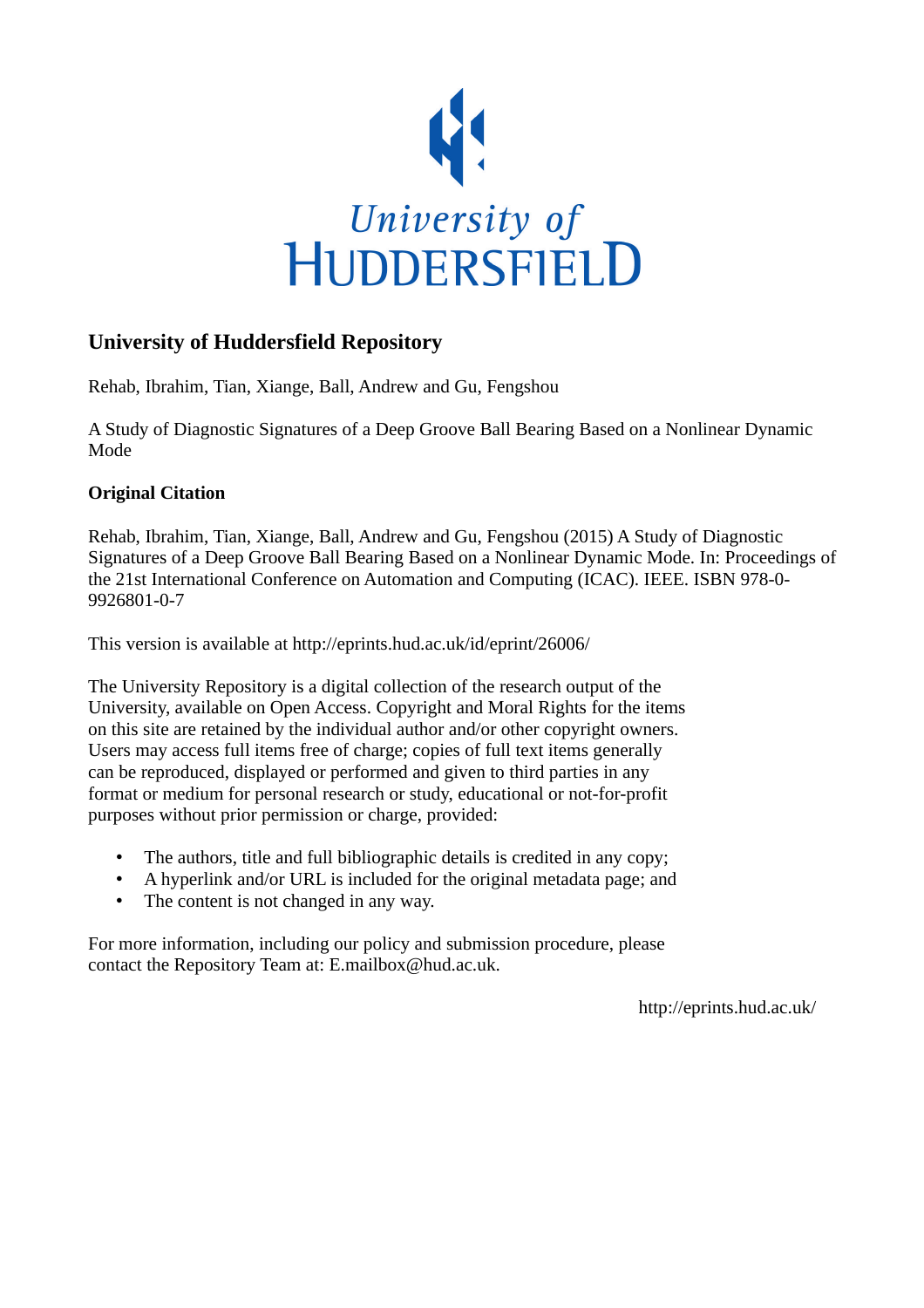# A Study of Diagnostic Signatures of a Deep Groove Ball Bearing Based on a Nonlinear Dynamic Model

Ibrahim Rehab, Xiange Tian, Fengshou Gu and Andrew D. Ball Centre for Efficiency and Performance Engineering, University of Huddersfield, Huddersfield, UK

*Abstract***— For accurate fault detection and diagnosis, this paper focuses on the study of bearing vibration responses under increasing radial clearances due to investable wear and different bearing grades. A nonlinear dynamic model incorporating with local defects and clearance increments is developed for a deep groove ball bearing. The model treats the inner race-shaft and outer race-housing as two lumped masses which are coupled by a nonlinear spring formalized by the Hertzian contact deformation between the balls and races. The solution of the nonlinear equation is obtained by a Runge-Kutta method in Matlab. The results show that the vibrations at fault characteristic frequencies exhibit significant changes with increasing clearances. However, an increased vibration is found for the outer race fault whereas a decreased vibration is found for inner race fault. Therefore, it is necessary to take into account these changes in determining the size of faults.**

#### *Keywords- radial clearance; contact deformation; condition monitoring; bearing defects*

#### I. INTRODUCTION

A large number of papers have been focused on developing signal processing techniques to detect and isolate faults of bearings with high degree of accuracy. But relatively few studies have presented a mathematical (physics-based) model, where faults can be simulated under different operating conditions rather than waiting for their natural occurrence, or alternatively having them seeded for laboratory testing.

Different mathematical models have been developed to study the dynamic effects on the roller bearing. In 1984, McFadden and Smith developed a model which described the vibration produced by a single point defect on the inner race of a rolling element bearing under constant radial load [\[1\]](#page-6-0). Purohit et al. (2006) [\[2\]](#page-6-1) studied the radial and axial vibrations of a rigid shaft supported ball bearing. In the analytical formulation the contacts between the balls and the races are considered as nonlinear springs, whose stiffness is obtained by using the Hertzian elastic contact deformation theory. Culita et al. (2007) [\[3\]](#page-6-2) presented the McFadden- Smith vibration model, one of the first valid models of vibration generated by single point defects in bearings. They presented how the defect is encoded by vibration in a more accurate and natural manner than previous models. A significant important contribution was brought by S. Sassi et al. (2007) [\[4\]](#page-6-3). They developed a numerical model with the assumption that the dynamic behavior of the bearing can be

represented by a coupled three-degree-of-freedom system. Upadhyan et al. (2009) [\[5\]](#page-7-0) studied the dynamic behavior of a high speed unbalanced rotor supported on roller bearings with damping. The non-linearity in the rotor bearing system has been considered mainly due to Hertzian contact, unbalanced rotor effect and radial internal clearance. Patil et al. (2010) [\[6\]](#page-7-1) presented an analytical model for predicting the effect of a localized defect on the ball bearing vibrations. In the analytical formulation, the contacts between the ball and the races are considered as non-linear springs. Dougdag et al. (2012) [\[7\]](#page-7-2) presented an experimental verification of a simplified model of a nonlinear stiffness ball bearing in both static and dynamic modes and tested its capabilities to simulate accurately fault effects. Results of defects simulation and model behavior in statics and dynamics are compared to experimental results. Patel et al. (2013) [\[8\]](#page-7-3) reported a theoretical and experimental vibration study of dynamically loaded deep groove ball bearings having local circular shape defects. The shaft, housing, raceways and ball masses are incorporated in the proposed mathematical model. Coupled solutions of governing equations of motion had been achieved using Runge-Kutta method.

The objective of this paper is to develop a relatively more realistic dynamic model of deep grove ball bearing in presence of different internal radial clearances and localized defects.

### II. DYNAMIC MODEL WITH BEARING DEFECTS

A single ball bearing consists of a number of parts. The description of each component can lead to a simulation model with a large number of degrees of freedom (DOF). The free body diagram of the shaft bearing system is provided in Fig. 1. Moreover, the deep grove ball bearing (6206) is the studied bearing. The model of the study bearing system is carried out using springs and lumped masses. The proposed model incorporates the following realistic assumptions and considerations.

- Balls are positioned equi-spaced balls around the shaft and there is no interaction between them.
- There is no slipping of the balls during rolling on the surface of races.
- The mass of the ball is negligible because it is relatively small compared with other bearing parts refer to the Table I.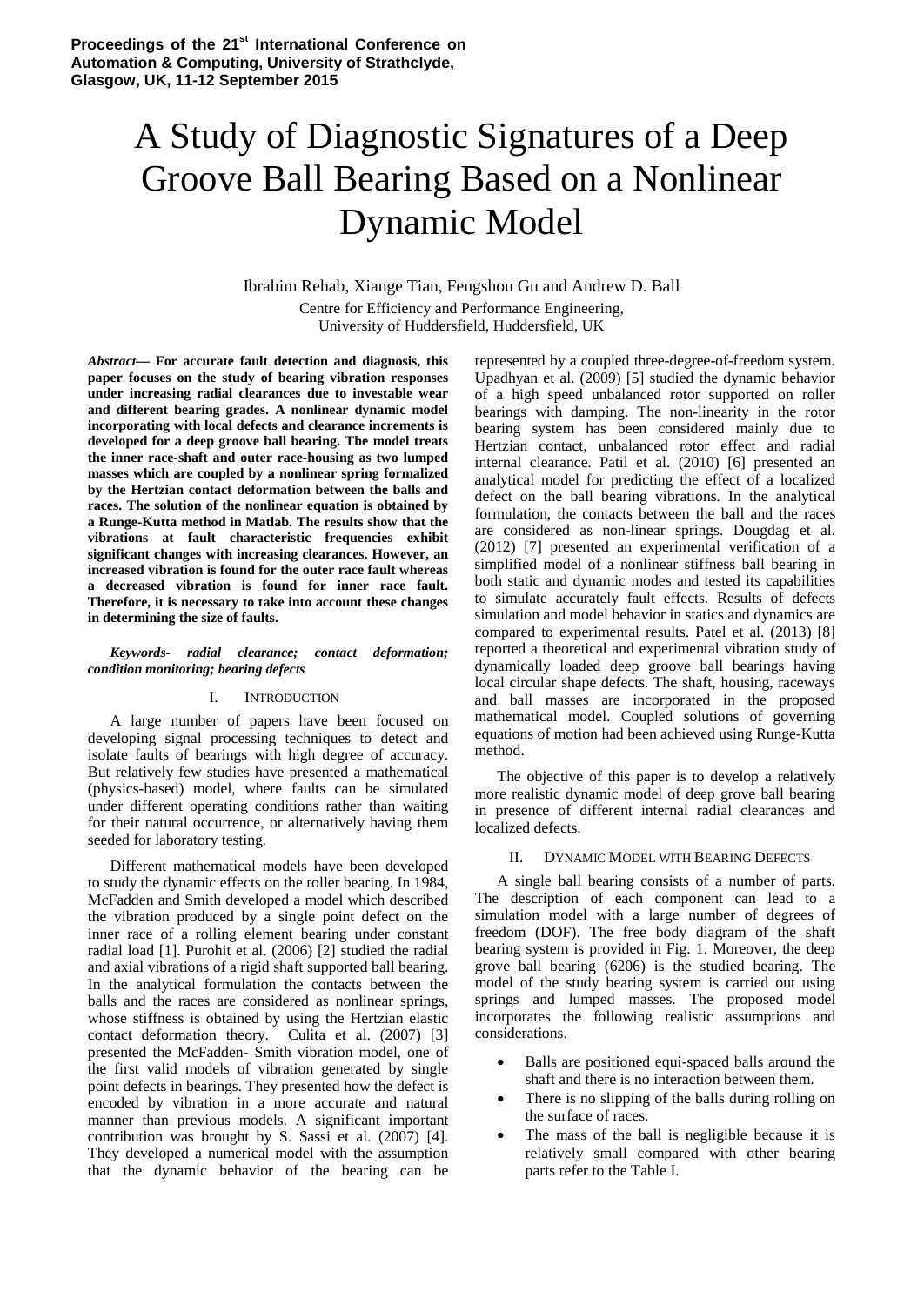- The study bearing operates under isothermal conditions.
- Forces act in radial directions along X and Y axes.
- The mass of the inner race is included in the mass of the shaft, and the mass of the housing incorporates the mass of the outer race.
- The shaft-housing under study is modelled using two masses ( $M_s$  and  $M_h$ ), which yields a 2-DOF system.
- Nonlinear Hertzian contact deformations are considered at the contacts formed between balls and races.
- Damping due to lubricant film is ignored.



Figure 1. Free body diagram of the shaft-housing system

The geometric and physical properties of the studied bearing are presented in Table I.

| <b>Geometric properties</b> |       |      |  | <b>Physical properties</b> |       |           |  |
|-----------------------------|-------|------|--|----------------------------|-------|-----------|--|
| Symbol                      | value | Unit |  | Symbol                     | value | Unit      |  |
| $d_s$                       | 30    | mm   |  | E                          | 210   | $KN/mm^2$ |  |
| $d_i$                       | 37.48 | mm   |  | ν                          | 0.3   |           |  |
| $d_o$                       | 56.45 | mm   |  | $M_{o}$                    | 59.84 | g         |  |
| $d_m$                       | 46.96 | mm   |  | $M_i$                      | 32.4  | g         |  |
| D                           | 9.48  | mm   |  | $M_h$                      | 2.95  | g         |  |
| $P_{d}$                     | 0.01  | mm   |  | $M_{s}$                    | 5.26  | Kg        |  |
| $N_b$                       | 9     |      |  | $M_h$                      |       | Kg        |  |

TABLE I. GEOMETRIC AND PHYSICAL PROPERTIES USED FOR THE BALL BEARINGS

where  $M_0$ ,  $M_i$ ,  $M_b$ ,  $M_s$  and  $M_h$  are the masses of outer race, inner race, ball, shaft and housing respectively.

#### *A. Load Deflection and Stiffness*

Hertzian load deformation relationship is used in calculation of deformation at the contacts formed between ball and races of the bearing under investigation. The used relation is expressed as the following [\[9\]](#page-7-4):

$$
Q = K\delta^n \tag{1}
$$

where *K* is the load deflection factor or constant for Hertzian contact elastic deformation,  $\delta$  is the radial deflection or contact deformation and *n* is the load deflection exponent,  $n = 3/2$  for ball bearing and 10/9 for roller bearing [\[9\]](#page-7-4).

The stiffness coefficient at the contacts formed between races and the *ith* ball are evaluated using the following relation [\[10,](#page-7-5) [11\]](#page-7-6):

$$
K_{i,o} = \frac{2\sqrt{2}\left(\frac{E}{1-\mathbf{v}^2}\right)}{3(\sum \rho)^{1/2}} \left(\frac{1}{\delta^*}\right)^{3/2}
$$
 (2)

where  $K_{i,o}$  is inner and outer raceways to ball contact stiffness respectively,  $\sum \rho$  is the curvature sum which is calculated using the radii of curvature in a pair of principal planes passing through the point contact.  $\delta^*$  is the dimensionless contact deflection obtained using curvature difference (Refer Table 6.1, Rolling Bearing Analysis, Tedric Harris, Fourth Edition, 2001).

Total deflection between two raceways is the sum of the approaches between the rolling elements and each raceway [\[9\]](#page-7-4), hence,

$$
K = \left[ \frac{1}{\left(1/K_i\right)^{1/(3/2)} + \left(1/K_o\right)^{1/(3/2)}} \right]^{3/2}
$$
 (3)

Fig. 2 shows the rigidly supported bearing subjected to radial load, the radial deflection at any rolling element angular position is given by [\[9\]](#page-7-4):

$$
\delta_{\phi} = \delta_r \cos \phi - \frac{1}{2} P_d \tag{4}
$$

where  $\delta_r$  is the ring radial shift, occurring at  $\phi = 0$  and  $P_d$ is the diametric clearance.



Figure 2. Radial deflection at a rolling element position [\[9\]](#page-7-4)

If  $\phi_0$  is the initial position of the *ith* ball, the angular position  $\phi_i$  at any time *t* is defined by the following relation:

$$
\phi_i = \frac{2\pi}{N_b}(i-1) + \omega_c t + \phi_0, \ i = 1,..., N_b
$$
 (5)

where the angular velocity  $\omega_c$  of the cage can be expressed in terms of angular velocity  $\omega_s$  of the shaft as:

$$
\omega_c = \left(1 - \frac{D}{d_m}\right) \frac{\omega_s}{2}, \ \omega_s = 2\pi f_s \tag{6}
$$

The radial deflection at any rolling element angular position may be rearranged in terms of maximum deformation as follows:

$$
\delta_{\phi} = \delta_{\text{max}} \left[ 1 - \frac{1}{2\epsilon} \left( 1 - \cos \phi_i \right) \right] \tag{7}
$$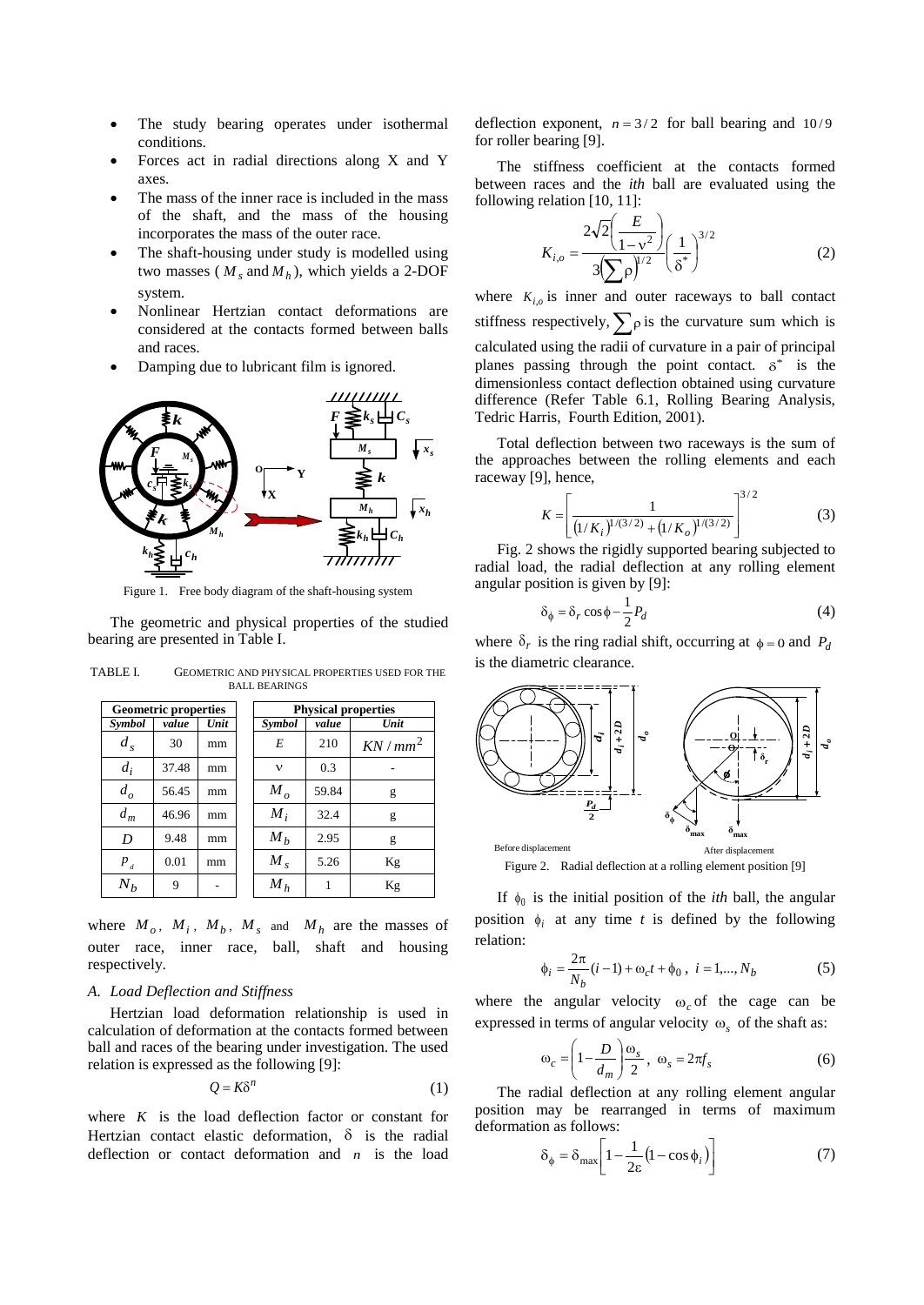where  $\epsilon = \frac{1}{2} \left| 1 - \frac{r_d}{2\delta} \right|$ J  $\backslash$  $\overline{\phantom{a}}$  $\overline{\phantom{0}}$  $\epsilon = \frac{1}{2} \left( 1 - \frac{P_d}{2\delta_r} \right)$ d  $rac{1}{2}$  $\left(1-\frac{P}{2\delta}\right)$ 1

Therefore, the contact force at any angular position is

$$
Q_{\phi} = Q_{\text{max}} \left[ 1 - \frac{1}{2\varepsilon} \left( 1 - \cos \phi_i \right) \right]^{3/2} \tag{8}
$$

In Fig. 3 it is clear that the overall applied radial load (*F*) is equal to the sum of the vertical components of the contact reactions of the rolling element loads. Mathematically, it is expressed as follows:



Figure 3. Load distributions in a ball bearing

The overall contact deformation δ for the *ith* ball is a function of the shaft displacement relative to the housing in the radial direction, ball position  $\phi_i$  and the clearance *c* is provided by following expression.

$$
\delta = (X_s - X_h)\cos\phi_i + (Y_s - Y_h)\sin\phi_i - c \tag{10}
$$

where  $c = P_d / 2(1 - \cos \phi_i)$  is the internal radial clearance.

Since the Hertzian forces arise only when there is a contact deformation, the springs are required to act only in compression. In other words, the respective spring force comes into play when the instantaneous spring length is shorter than its unstressed length (the terms of  $\delta$  should be positive), otherwise the separation between ball and race takes place and the restoring force is set to zero.

At the time of impact at the defect, a pulse of short duration is produced and it is accounted for by the term ∆ additional deflection. Hence the expressions for  $\delta$  is modified as:

$$
\delta = (X_s - X_h)\cos\phi_i + (Y_s - Y_h)\sin\phi_i - c - \Delta \qquad (11)
$$

The total restoring force is the sum of the restoring force from each of the rolling elements. Thus the total restoring force components in the *X* and *Y* directions are

$$
F_X = \sum_{i=1}^{N_b} K[\delta]^{3/2} \cos \phi_i
$$
 (12)

$$
F_Y = \sum_{i=1}^{N_b} K[\delta]^{3/2} \sin \phi_i
$$
 (13)

#### *B. Internal Clearance*

Internal radial clearance is the geometrical clearance between the inner race, outer race and ball. Radial clearance is the play between the ball and raceway perpendicular with the bearing axis. The internal clearance

will significantly influence heat, vibration, noise, and fatigue life. For best rolling element bearing life and machine reliability, internal clearance at running conditions must be close to zero [\[9,](#page-7-4) [12\]](#page-7-7). Moreover, it is also necessary for the purpose of diagnosis to gain the knowledge of changes on the characteristic features when the clearance becomes large due to investable wear during the bearing service life.

The angular contact ball bearings are specifically designed to operate under radial and thrust load, and the clearance built into the unloaded bearing angle. In addition, there are five clearance groups, namely C2, C0 (Normal), C3, C4 and C5. Therefore, the radial internal clearances for radial contact deep groove ball bearing (6206) are presented in Table II [\[9\]](#page-7-4).

TABLE II. RADIAL INTERNAL CLEARANCE FOR DEEP GROOVE BALL BEARING 6206 UNDER NO LOAD [ISO 5753]

| Clearance values $(\mu m)$ |     |     |     |     |            |     |     |     |     |  |  |  |  |  |
|----------------------------|-----|-----|-----|-----|------------|-----|-----|-----|-----|--|--|--|--|--|
|                            |     | CО  |     |     |            | C4  |     |     |     |  |  |  |  |  |
| Min                        | Max | Min | Max | Min | <b>Max</b> | Min | Max | Min | Max |  |  |  |  |  |
|                            |     |     |     |     | 33         | 28  | 46  |     | 64  |  |  |  |  |  |

#### *C. Equation of Motion*

Based on the assumption made, the governing equations for each mass in shaft and housing in *X* and *Y* directions can be developed. According to the motion direction in Fig. 1, the equations are:

$$
M_{s}\ddot{X}_{s} + C_{s}\dot{X}_{s} + K_{s}X_{s} + \sum_{i=1}^{N_{b}} K[\delta]^{3/2}\cos\phi_{i} + F = 0
$$
(14)

$$
M_{s}\ddot{Y}_{s} + C_{s}\dot{Y}_{s} + K_{s}Y_{s} + \sum_{i=1}^{N_{b}} K[\delta]^{3/2} \sin \phi_{i} = 0
$$
 (15)

$$
M_h \ddot{X}_h + C_h \dot{X}_h + K_h X_h - \sum_{i=1}^{N_b} K[\delta]^{3/2} \cos \phi_i = 0 \text{ (16)}
$$

$$
M_h \ddot{Y}_h + C_h \dot{Y}_h + K_h Y_h - \sum_{i=1}^{N_b} K [\delta]^{3/2} \sin \phi_i = 0 \qquad (17)
$$

*D. Local Defect*

*1) Defect on the Inner Race*

The location of defects on the inner race does not remain stationary since the inner race rotates at the speed of the shaft  $\omega_s$ . Thus, the defect angle for the inner race  $\alpha_{in}$  is defined as:

$$
\alpha_{in} = \omega_s t \pm \left( W_{defect} / d_i \right) \tag{18}
$$



Figure 4. Additional deflection of ball due to defect on inner race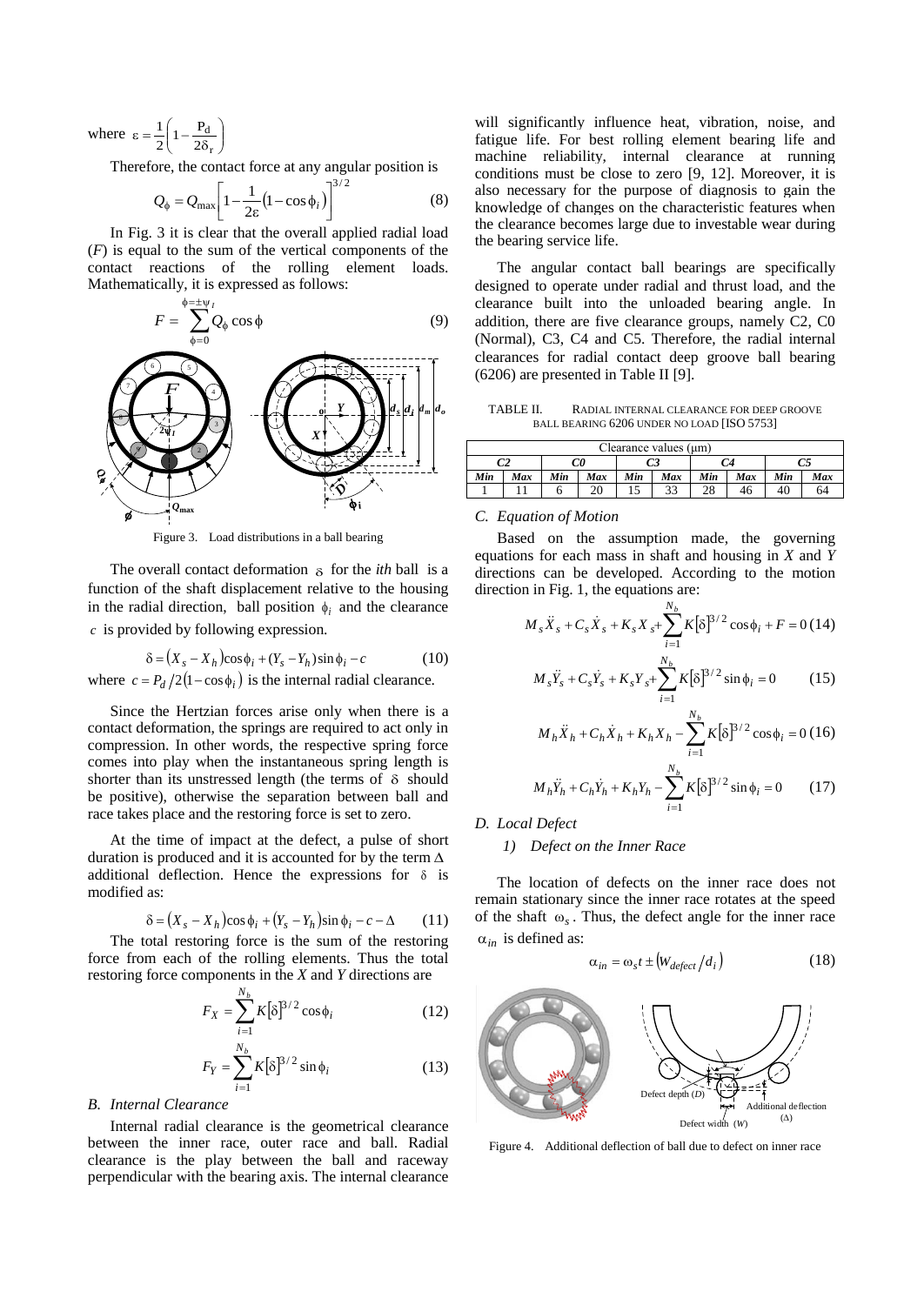The rolling ball approaches the defect either in the loaded zone or the unloaded zone, therefore, the deflection δ of the *ith* ball varies. Additional deflection at the defect ∆ of the ball when it passes through the defect is defined by the width of the defect as following:

$$
\Delta = (D/2 - D/2 \cdot \cos(0.5\phi_{ball})) \tag{19}
$$

where  $\phi_{ball}$  = width of the defect / radius of the ball.

The position of the *ith* ball in the defect zone is mathematically defined as:

$$
\left(\omega_{s}t - W_{defect} / d_{i}\right) \leq \phi_{i} \leq \left(\omega_{s}t + W_{defect} / d_{i}\right)
$$
\n(20)

\n2) Defect on the Outer Race

The defect on the outer race is located at an angle α*out* from the *X* axis. The local defects on the outer race are normally found in the loaded region. Moreover, the stationary outer race means that the position of the defect usually does not change. Whenever a ball passes over the defect location, it has additional deflection ∆ .

The angular position of *ith* ball passing the defect zone is mathematically defined by the following relation:

$$
\left(\alpha_{out} - W_{defect} / d_o\right) \le \phi_i \le \left(\alpha_{out} + W_{defect} / d_o\right) \tag{21}
$$



Figure 5. Additional deflection of ball due to defect on outer race

#### III. DIAGNOSTIC FEATURES WITH CLEARANCE

The above equations (14-17) are second order nonlinear differential equations. To solve these equations each of the second order equations is converted into two first order differential equations. The Runge-Kutta method is used to solve the first differential equation set in Matlab environment.

#### *A. Initial Conditions*

The governing equations of motion are solved based on the ball positions (5) and the deflection relation (11) at each step of time. Displacement in *X* and *Y* directions and velocity *X* and *Y* at time  $(t + dt)$  are calculated. The time step  $(dt)$  of 6  $\mu$ s for nine cycles has been considered. The initial displacements and velocities in *X* and *Y* directions are set to zeroes.

The shaft speed of 1500 rpm (25 Hz) with 1000 N radial load is considered as the normal operating condition of the bearing. Two defect sizes with width 0.6 mm and 2.0 mm on both the inner race and outer race will be studied subsequently, which are denoted as small and large faults respectively. The details of the calculation process are summarized in the flow chart of Fig. 6.



Figure 6. The flow chart of calculation process

#### *B. Diagnosis of Outer Race Defect*

The defect on outer race often occurs in loading zone and will have a constant angular position, usually corresponding to the applied direction of the external loading. Therefore, when a moving ball approaches to the defect same magnitude of impulse is expected for every time of contact between ball and defect. On the other hand, the defect my also appear at the start of loading zone due to poor lubricant conditions. Therefore, two outer race defect locations (0 degree and 320 degrees) have been examined for two defect widths 0.6 mm and 2.0 mm under four incremental different clearance values 1, 10, 30 and  $60 \text{ }\mu m$ .

#### 1) Outer Race Defect at 0 Degree

Fig. 7 presents vibration displacements of the housing in X direction for baseline, small defect and large defect when the clearance values are at 1, 10, 30 and 60  $\mu$ m. It can be seen that the baseline case, where is no defect on the races, exhibit a clear increase in vibration displacement with clearance increments, showing that the amplitude of local becomes higher with larger clearances. Moreover, for the two defect cases, the periodic vibration amplitudes also show significant increases with clearances and large defect have higher amplitudes.

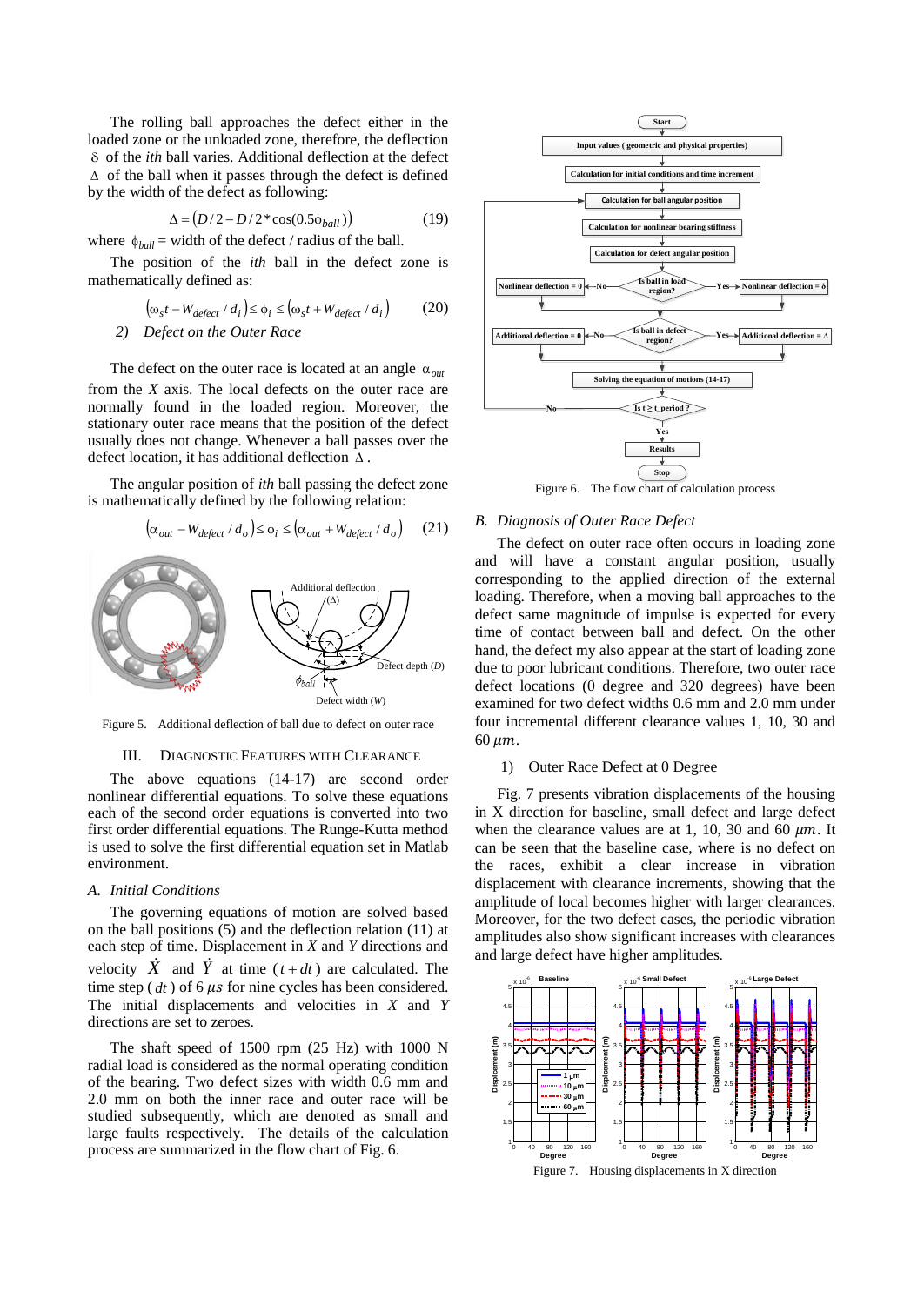To show the impact behavior, Fig. 8 shows the vibration velocities of housing in X direction of baseline, small defect and large defect at four different clearance values. For the baseline case, clear increase in vibration velocity amplitude can be seen as result of clearance increases. For the defect case, the impulse caused by the contact between ball and defect is repeated each 40 degrees. Moreover, both the impulse magnitude and duration increase with the defect size.



The frequency spectra of housing acceleration in X direction of baseline, small defect and large defect cases are illustrated in Fig. 9. For the baseline the loading frequency which is the cage frequency multiply by the number of balls can be clearly appeared. For the defect case, the calculated ball pass frequency outer race (BPFO) is 89.8Hz. The fault feature frequency and its harmonics are obviously obtained. Moreover, the increase of the defect acceleration magnitude is caused by the defect size and nonlinear deflection.





The acceleration amplitudes of housing in X direction of baseline, small defect and large defect cases are shown in Fig. 10. For the baseline case, the loading frequency amplitude is increased owing to large clearances. For the defect case, the BPFO magnitude and its harmonics are increasing with the increase of the clearance values. Additionally, the magnitude of the BPFO of the small defect is greatly affected by the loading frequency.



Figure 10. Acceleration amplitude on house of first three harmonics of fault characteristic frequency

#### 2) Outer Race Defect at 320 Degrees

The vibration acceleration amplitudes of defective outer race at 320 degrees in X direction of small defect and large defect cases are shown in Fig. 11. The magnitude of the BPFO is greatly affected by the loading frequency. Furthermore, the BPFO magnitude and its harmonics are decreased with the increase of the clearance values.



Figure 11. Acceleration amplitude on house of first three harmonics of fault characteristic frequency

The vibration acceleration amplitudes of different position of outer race defect show significant changes. When the defect is at 0 degree, the amplitude of vibration is maximum. As the position of the defect is changed away from this position, it is observed that the amplitude of vibration reduces. This variation can be seen in Fig. 10 and Fig. 11.

#### *C. Diagnosis of Inner Race Defect*

Rotating inner race defect generates a complicated vibration signal due to rotation of both defect and balls. The amplitude of the inner race defect is not constant due to the varying load on ball and defect contacts.

Vibration displacements of the housing in X direction at four different clearance values of small defect and large defect cases are presented in Fig. 12. As the rolling ball approaches the defect either in the loaded zone or the unloaded zone the periodic vibration amplitudes show significant variation.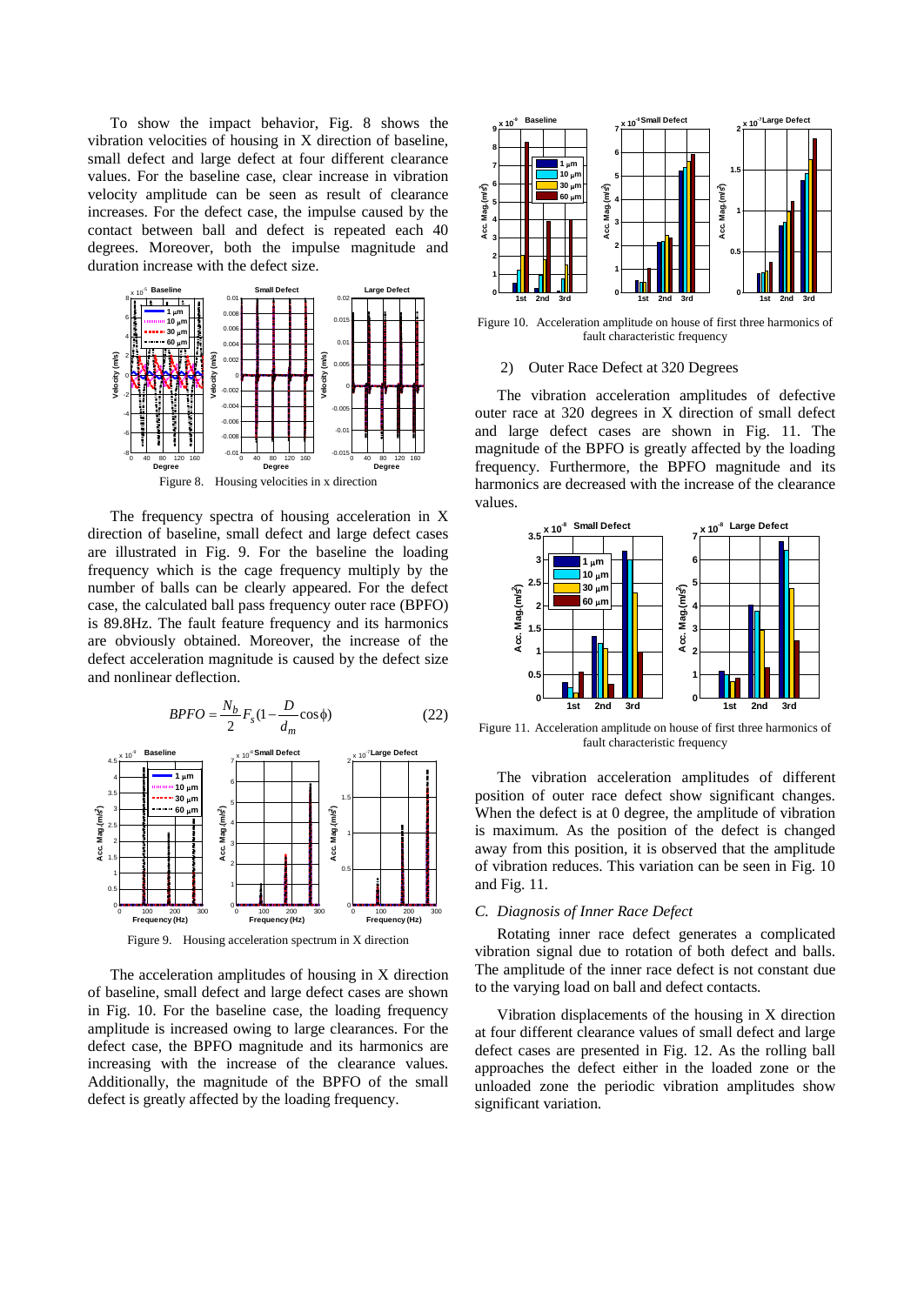

The housing vibration velocities in X direction of small defect and large defect cases are presented in Fig. 13. It is clearly indicated that the velocity magnitude increases when the defect and ball contact accrue in the load zone and decrease in the unloaded zone.



The frequency spectra of housing vibration in X direction of small defect and large defect cases are shown in Fig. 14. The calculated ball pass frequency inner race (BPFI) is 135.198 Hz. The fault feature frequency and shaft rotational frequency and their harmonics are clearly visible. Furthermore, the inner race defect rotates at shaft speed, so the *BPFI* is amplitude modulated by the shaft rotational frequency. Therefore, peaks at frequencies *BPFI*  $\pm f_s$  and their harmonics are also found.



The acceleration amplitudes of small and large inner race defect cases are presented in Fig. 15. The defect amplitude is decreasing with the increase of the clearance value. For the large defect, the third harmonic amplitude is greatly affected by the system frequency response.



Figure 15. Acceleration amplitude on house of first three harmonics of fault characteristic frequency

#### IV. CONCLUSION

A dynamic model for deep groove ball bearings considering internal radial clearance as well as localized defects on inner and outer races is developed to obtain the vibration responses for bearing diagnosis. The bearing is modelled as a 2-DOF system, vibrations of shaft and housing in X and Y directions are studied. The vibration acceleration amplitudes and frequencies are simulated by solving the coupled nonlinear equation of motions using Matlab.

The model predicts that the vibration responses increase with internal radial clearances which will become large during bearing service period due to inevitable wear. As expected, the large the clearance the higher amplitude of the diagnostic feature for the outer race defects. In addition, the defect at loading zone produces higher amplitude.

However, the large clearance reduces the amplitudes of the feature for inner race defects. Therefore, the severity of inner race fault needs to be determined by taking into account bearing service duration and bearing grades.

#### **REFERENCES**

- <span id="page-6-0"></span>1. McFadden, P.D. and J.D. Smith, *Model for the vibration produced by a single point defect in a rolling element bearing.* Journal of Sound and Vibration, 1984. 96(1): p. 69-82.
- <span id="page-6-1"></span>2. Purohit, R. and K. Purohit, *Dynamic analysis of ball bearings with effect of preload and number of balls.* International Journal of Applied Mechanics and Engineering, 2006. 11(1): p. 77- 91.
- <span id="page-6-2"></span>3. Culita, J., D. Stefanoiu, and F. Ionescu, *Simulation models of defect encoding vibrations.* Journal of Control Engineering and Applied Informatics, 2007. 9(2): p. 59-67.
- <span id="page-6-3"></span>4. Sassi, S., B. Badri, and M. Thomas, *A numerical model to predict damaged bearing vibrations.* Journal of Vibration and Control, 2007. 13(11): p. 1603-1628.